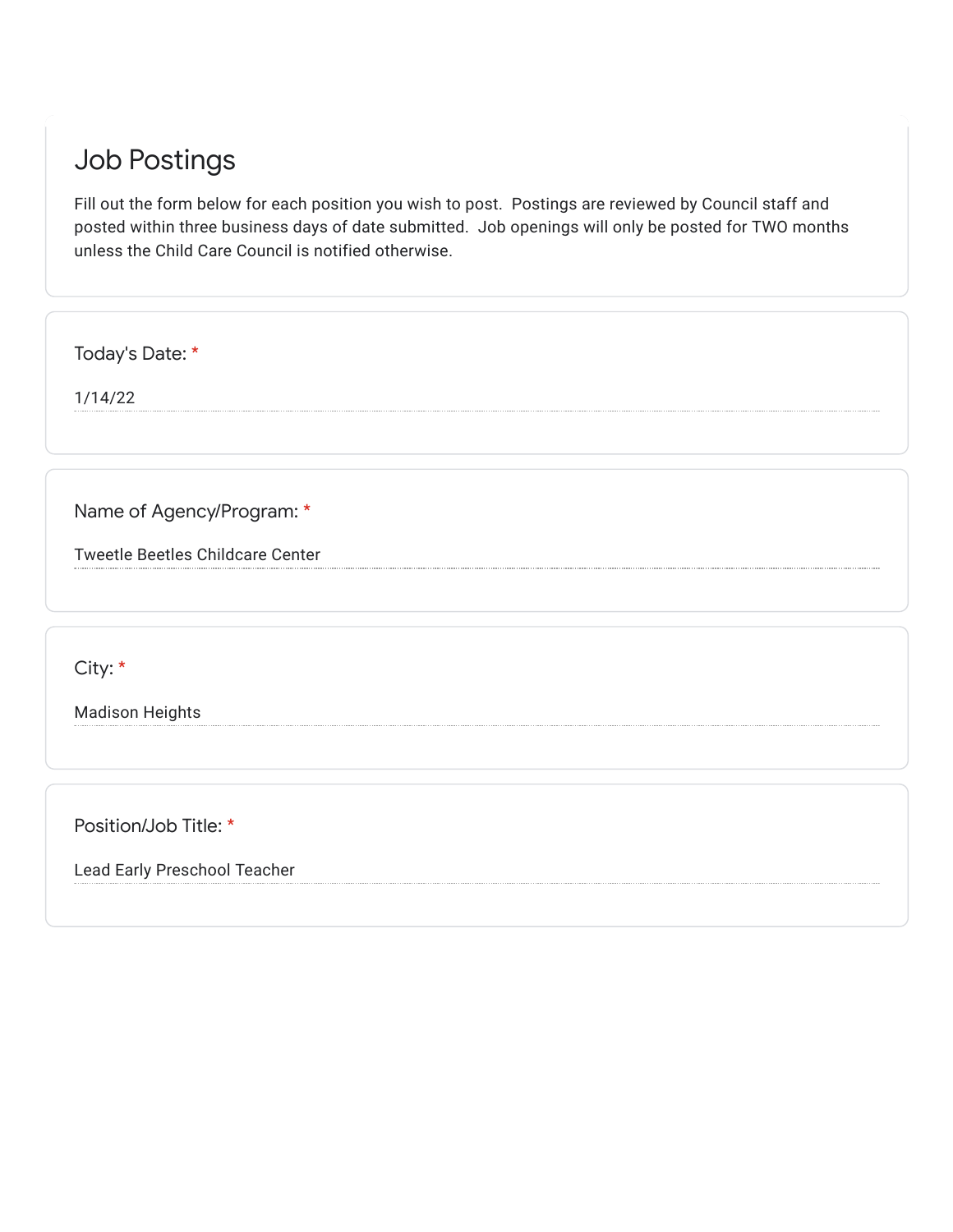Job Description: \*

We are looking for a full time Lead Teacher for our Early Preschool classroom!!!

We are a play-based center that cares for children from 6 weeks through 6 years of age. We are looking for a warm, friendly and energetic individual who is interested in a lead position in our early preschool classroom (children ages 2.5 - 4 years). Job duties include, but are not limited to:

\*Overseeing and supervising the care, activities and daily needs of 16 young preschoolers daily. You would work alongside 1 other seasoned assistant staff members during this time - team work is a necessary skill.

\*Creating, implementing and executing developmentally appropriate lesson plans. Complete developmental assessments on children 2 times per year.

\*Tracking and documenting children's daily activities on a tablet.

\*Communicating effectively with parents through our app and in person.

\*Maintaining health and safety standards in the classroom at all times. Some knowledge of state licensing rules is expected as well.

Eligible applicants must possess the following:

\*Be at least 19+ years old

\*Have at least 1 year of prior experience working in a licensed childcare setting with preschoolers - this can be experience as a lead or an assistant

\*Meet the appropriate guidelines to qualify as a lead caregiver by the State of Michigan (Must already have one of the following: Associate Degree or higher in Early Childhood, CDA, 12 Credits and/or 18 CEUs in Early Childhood coursework).

\*Currently have CPR/First Aid certificate (or be willing to obtain prior to employment)

\*Be available to work Monday through Friday, 35-40 hours weekly - tentative daily schedule is 8am to 5pm with an hour for lunch

Prior to employment, all applicants must obtain a negative TB Test and pass a federal fingerprinting background check. All employees are required to maintain current CPR and First Aid training and must be willing to attend monthly staff meetings/in service trainings. Benefits include paid training, paid holidays and paid vacation days. Bonus available to full time employees after 90 days. Discounted childcare services may be available if needed, and space in the center allows (current openings for children over 4 only).

\*\*\*Rate of pay is dependent on educational background and level of experience - starting between \$12.00 and \$13.50 with the option of a signing bonus\*\*\*